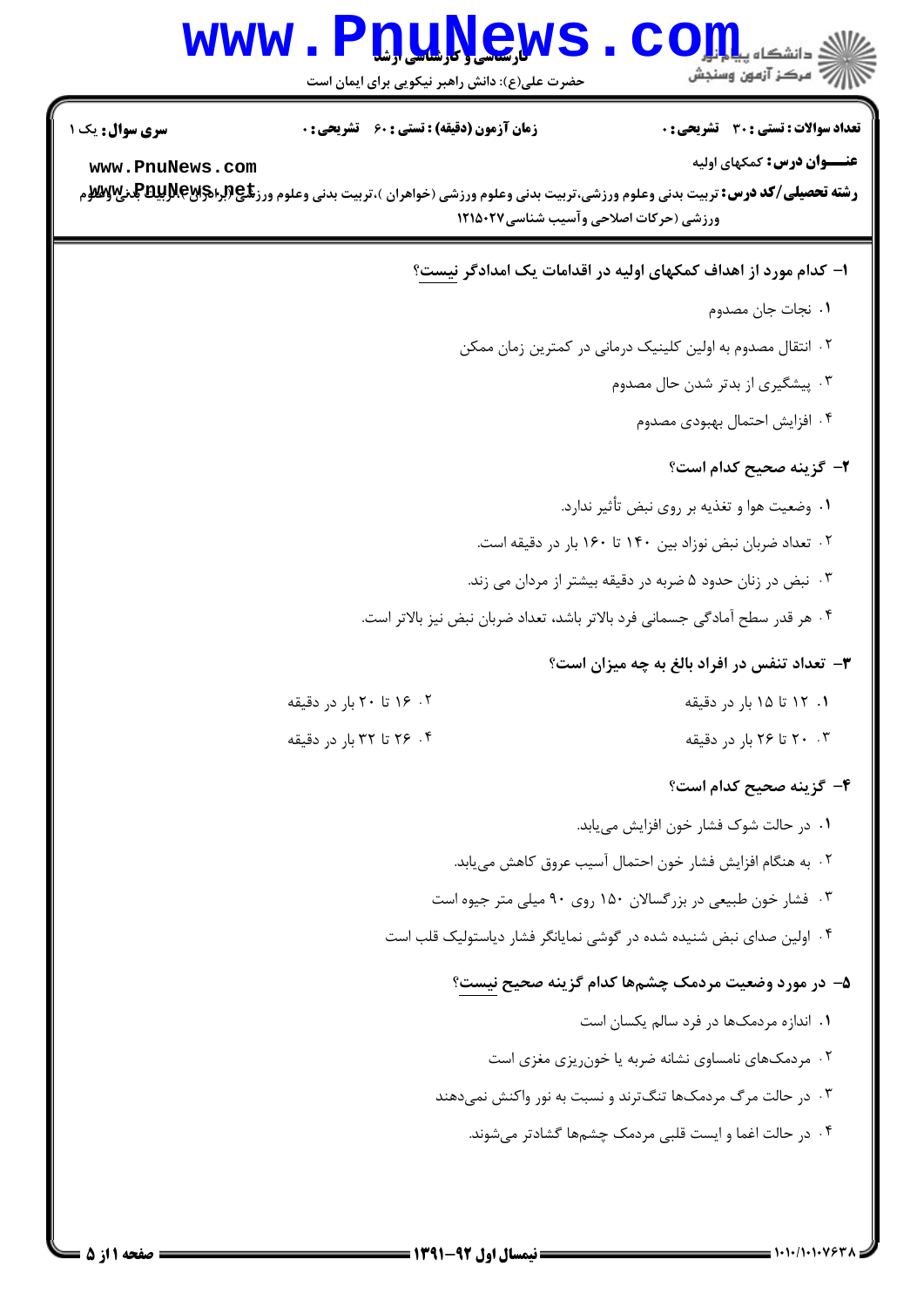| سری سوال: ۱ یک  | <b>زمان آزمون (دقیقه) : تستی : 60 ٪ تشریحی : 0</b>                                                       |                                                                                 | تعداد سوالات : تستي : 30 ٪ تشريحي : 0                            |
|-----------------|----------------------------------------------------------------------------------------------------------|---------------------------------------------------------------------------------|------------------------------------------------------------------|
| www.PnuNews.com |                                                                                                          | ورزشی (حرکات اصلاحی وآسیب شناسی۱۲۱۵۰۲۷                                          | <b>عنـــوان درس:</b> کمکهای اولیه                                |
|                 | ۶- چنانچه فرد بالغی بیهوش و با احتمال مصدومیت ستون فقرات باشد، چه روشی را برای حمل مصدوم پیشنهاد میکنید؟ |                                                                                 |                                                                  |
|                 | ۰۲ حمل مصدوم به روش خوابیده ( سه نفره )                                                                  |                                                                                 | ٠١. حمل گهواره اي                                                |
|                 | ۰۴ حمل مصدوم به روش کولی                                                                                 |                                                                                 | ۰۳ حمل مصدوم به روش مسند دستی                                    |
|                 |                                                                                                          |                                                                                 | <b>٧</b> - شايع ترين علت شكستگيها كدام است؟                      |
|                 | ٢. ضعيف بودن بافت استخواني                                                                               |                                                                                 | ۰۱ عدم آمادگی جسمانی                                             |
|                 | ۰۴ ضربات مستقيم                                                                                          |                                                                                 | ۰۳ عدم استفاده از وسایل ایمنی                                    |
|                 |                                                                                                          |                                                                                 | ۸– کدام گزینه، جزء عوارض عمومی شکستگیها محسوب میشود؟             |
|                 | ۰۲ دیر جوش خوردن استخوان                                                                                 |                                                                                 | ۰۱ آمبولی چربی                                                   |
|                 | ۰۴ زخم فشار                                                                                              |                                                                                 | ۰۳ عفونت روزهای اولیه درمان شکستگی                               |
|                 |                                                                                                          |                                                                                 | ۹- در فعالیتهای ورزشی، بیشتر دررفتگیها در کدام ناحیه دیده میشود؟ |
| ۰۴ مچ پا        | ۰۳ انگشتان دست                                                                                           | ۰۲ آرنج                                                                         | ۰۱ مفصل شانه                                                     |
|                 | ∙ا− در صورت بروز چند نوع شکستگی همزمان، اولویت درمانی با کدام نوع شکستگی است؟                            |                                                                                 |                                                                  |
|                 | ۰۲ شکست <i>گی چ</i> ند تکه ای                                                                            |                                                                                 | ۰۱ شکستگی باز                                                    |
|                 | ۰۴ شکستگی ناشی از فشار                                                                                   |                                                                                 | ۰۳ شکستگی ساده                                                   |
|                 |                                                                                                          |                                                                                 | 11– كدام گزينه صحيح است ؟                                        |
|                 | ۰۱ در صورت لزوم می توان بدون هیچ واسطه ای ساق پای آسیبدیده را به پای دیگر بست و آتل کرد                  |                                                                                 |                                                                  |
|                 |                                                                                                          | ۰۲ اگر استخوان بازو در حالیکه آرنج خمیده است بشکند، بازو را به پهلو آتل می کنیم |                                                                  |
|                 |                                                                                                          | ۰۳ اگر استخوان بازو در حالیکه آرنج باز است بشکند، بازو را به سینه آتل می کنیم   |                                                                  |
|                 |                                                                                                          | ۰۴ اگر استخوان ساعد دچار شکستگی شود، پس از آتل میتوان آنرا به سینه ثابت کرد.    |                                                                  |
|                 |                                                                                                          |                                                                                 | ۱۲– کدام گزینه در مورد سفت بودن گره آتل صحیح نیست؟               |
|                 | ۰۲ ناتوانی در حرکت اندامهای انتهایی مانند انگشتان                                                        |                                                                                 | ۰۱ احساس سوزش و گزگز شدن                                         |
|                 | ۰۴ تورم و درد در ناحیه بانداژ شده ( آتل شده )                                                            |                                                                                 | ۰۳ بیحسی موضعی در ناحیه بانداژ شده ( آتل شده )                   |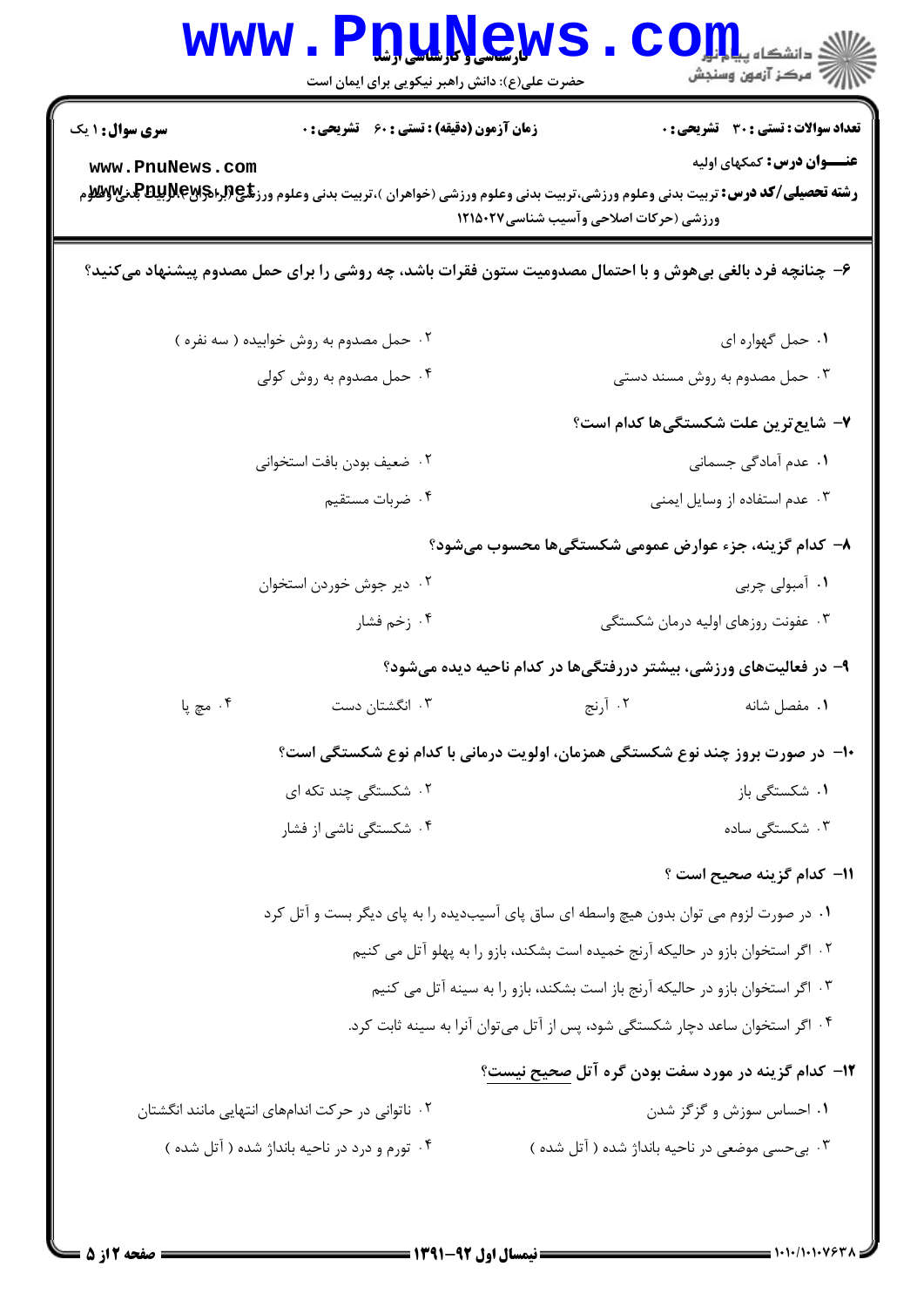| <b>WWW</b>             | لارساس الأراملي<br>حضرت علی(ع): دانش راهبر نیکویی برای ایمان است                                                                                                                               | رآ - مرڪز آزمون وسنڊش                                                         |
|------------------------|------------------------------------------------------------------------------------------------------------------------------------------------------------------------------------------------|-------------------------------------------------------------------------------|
| <b>سری سوال : ۱ یک</b> | <b>زمان آزمون (دقیقه) : تستی : 60 ٪ تشریحی : 0</b>                                                                                                                                             | تعداد سوالات : تستي : 30 - تشريحي : 0                                         |
| www.PnuNews.com        |                                                                                                                                                                                                | <b>عنـــوان درس:</b> کمکهای اولیه                                             |
|                        | <b>رشته تحصیلی/کد درس:</b> تربیت بدنی وعلوم ورزشی،تربیت بدنی وعلوم ورزشی (خواهران )،تربیت بدنی وعلوم ورز <b>شگی(ببراپویلپولالپویلوی بو</b> لایی بازی<br>ورزشی (حرکات اصلاحی وآسیب شناسی۱۲۱۵۰۲۷ |                                                                               |
|                        |                                                                                                                                                                                                | ۱۳- کدام مورد در ابتلا به کرامپ عضلانی <u>نقش ندارد</u> ؟                     |
|                        | ۰۲ دهیدراسیون بدن                                                                                                                                                                              | ۰۱ خوردن نمک اضافی در رژیم غذایی                                              |
|                        | ۰۴ کشیدگی بیش از حد عضله                                                                                                                                                                       | ۰۳ ضربه به عضله                                                               |
|                        |                                                                                                                                                                                                | ۱۴- کدام گزینه در مورد کشیدگیهای عضلانی غلط است؟                              |
|                        |                                                                                                                                                                                                | ٠١ استرين ممكن است به دو صورت حاد و مزمن ايجاد شود.                           |
|                        |                                                                                                                                                                                                | ٢ . استرين مزمن عموماً در قويترين قسمت واحد عضلانى اتفاق مى افتد.             |
|                        |                                                                                                                                                                                                | ۰۳ استرین حاد به دلیل فشار زیاد و یا یک ضربه کشش شدید اتفاق می افتد.          |
|                        | ۰۴ استرین مزمن به علت استفاده بیش از حد از واحد عضلانی – تاندونی اتفاق می افتد.                                                                                                                |                                                                               |
|                        |                                                                                                                                                                                                | 1۵– گزینه صحیح کدام است؟                                                      |
|                        |                                                                                                                                                                                                | ۰۱ فضای بین ششها و دیواره قفسه سینه را مدیاستن گویند.                         |
|                        |                                                                                                                                                                                                | ۲ . لایه ای که سطح داخلی دیواره قفسه سینه را میپوشاند، لایه احشایی گویند.     |
|                        |                                                                                                                                                                                                | ۰۳ لایه ای که سطح ششها را میپوشاند، لایه جداری گویند.                         |
|                        |                                                                                                                                                                                                | ۰۴ اعصاب لایه احشایی شاخههای اعصاب فرنیک و بین دنده ای هستند.                 |
|                        | ۱۶– در تنفس مصنوعی به روش دهان به دهان، امدادگر پس از اطمینان از تهویه کامل چند نفس پیدرپی در سینه بیمار                                                                                       | مى،دھد؟                                                                       |
|                        | ۰۲ چهار نفس پی در پی                                                                                                                                                                           | ۰۱ دو نفس پی در پی                                                            |
|                        | ۰۴ یک نفس عمیق کامل                                                                                                                                                                            | ۰۳ سه نفس پی در پی                                                            |
|                        | ۱۷- در احیای قلبی – تنفسی یک مصدوم بالغ، چه تعدادی ماساژ قلبی و تنفس مصنوعی مطلوب است؟                                                                                                         |                                                                               |
|                        | ۰۰ ۱۰۰ ماساژ و ۲۰ تنفس در دقیقه                                                                                                                                                                | ۰۱ ۱۲۰ ماساژ و ۳۰ تنفس در دقیقه                                               |
|                        | ۰۴ ماساژ و ۱۰ تنفس در دقیقه                                                                                                                                                                    | ۰.۳ ۶۰ ماساژ و ۸ تنفس در دقیقه                                                |
|                        |                                                                                                                                                                                                | ۱۸– استفاده از تورنیکت در چه مواقعی مجاز است؟                                 |
|                        |                                                                                                                                                                                                | ٠١. نجات جان بيمار با فدا كردن احتمالي يک عضو بيمار                           |
|                        |                                                                                                                                                                                                | ۰۲ بریدگیهایی که عمیق بوده و خونریزی دارند                                    |
|                        | ۰۳ زخمهای بسته ای که از روی علائم شناسایی شدهاند، مانند استفراغ خون و یا ادرار خون آلود                                                                                                        |                                                                               |
|                        |                                                                                                                                                                                                | ۰۴ در اعضایی که احتمال نکروزه شدن ( سیاه شدن ) بافت و اندام وجود نداشته باشد. |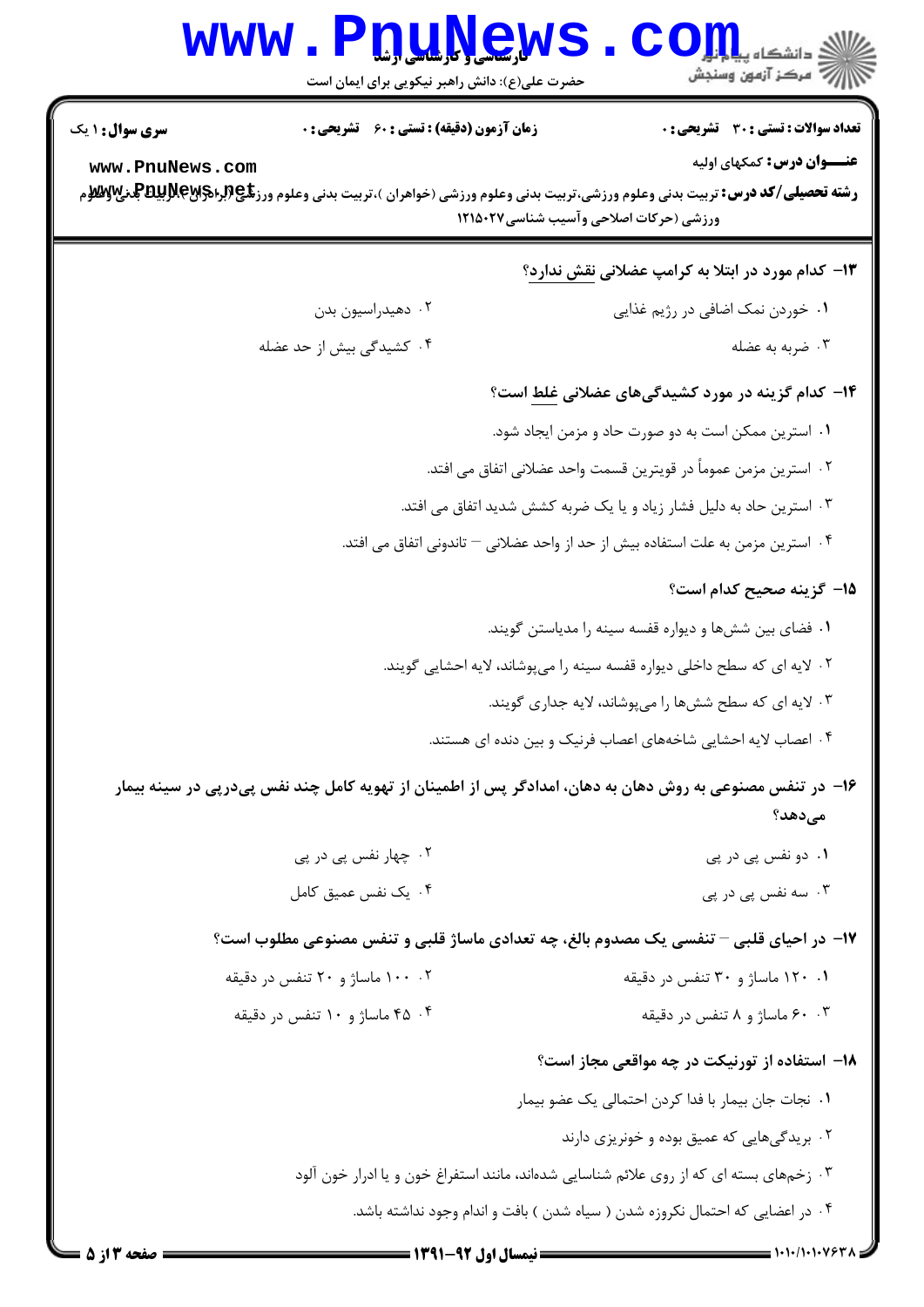|                                 | <b>WWW.</b><br><b>PDUAGW</b><br>حضرت علی(ع): دانش راهبر نیکویی برای ایمان است                                              |                                        | أأأآ مركز آزمون وسنجش                                                                                                                                                                                                                                                                 |
|---------------------------------|----------------------------------------------------------------------------------------------------------------------------|----------------------------------------|---------------------------------------------------------------------------------------------------------------------------------------------------------------------------------------------------------------------------------------------------------------------------------------|
| <b>سری سوال : ۱ یک</b>          | <b>زمان آزمون (دقیقه) : تستی : 60 ٪ تشریحی : 0</b>                                                                         |                                        | <b>تعداد سوالات : تستی : 30 ٪ تشریحی : 0</b>                                                                                                                                                                                                                                          |
| www.PnuNews.com                 |                                                                                                                            | ورزشی (حرکات اصلاحی وآسیب شناسی۱۲۱۵۰۲۷ | <b>عنـــوان درس:</b> کمکهای اولیه<br><b>رشته تحصیلی/کد درس:</b> تربیت بدنی وعلوم ورزشی،تربیت بدنی وعلوم ورزشی (خواهران )،تربیت بدنی وعلوم ورز <b>شگی(لپلیت بلانیل تولیل به میلان</b><br>مسته <b>تحصیلی/کد درس:</b> تربیت بدنی وعلوم ورزشی،تربیت بدنی وعلوم ورزشی (خواهران )،تربیت بدن |
|                                 |                                                                                                                            |                                        | ۱۹- کدام گزینه، مهمترین و اصلیترین مشخصه زخمهای بسته است؟                                                                                                                                                                                                                             |
| ۲. حالت تهوع در فرد آسیب دیده   |                                                                                                                            |                                        | ۰۱ تورم موضع آسیب دیده                                                                                                                                                                                                                                                                |
| ۰۴ درد و حساسیت ناحیه آسیب دیده |                                                                                                                            | ۰۳ نبض سریع و تنفس سریع و سرگیجه       |                                                                                                                                                                                                                                                                                       |
|                                 |                                                                                                                            |                                        | <b>۲۰</b> کدام گزینه، روش مطمئن استرلیزاسیون است؟                                                                                                                                                                                                                                     |
| ۲. استفاده از بخار آب تحت فشار  |                                                                                                                            |                                        | ٠١ جوشاندن وسايل در آب                                                                                                                                                                                                                                                                |
|                                 | ۰۴ استفاده از محلولهای شیمیایی                                                                                             |                                        | ۰۳ استفاده از حرارت خشک                                                                                                                                                                                                                                                               |
|                                 | <b>۲۱</b> – کدامیک از انواع وسایل پانسمان زیر، معمولاً در زخمهای مربوط به اعمال جراحی و محیطهای کاملاً استرلیزهشده استفاده |                                        | مىشود؟                                                                                                                                                                                                                                                                                |
| ۰۴ پد                           | ۰۳ ورقههای پلی اتیلن                                                                                                       | ۰۲ گاز                                 | ١. چسب زخم                                                                                                                                                                                                                                                                            |
|                                 |                                                                                                                            |                                        | <b>۲۲</b> - برای پانسمان ناحیه سر، بیشتر از کدام نوع باند استفاده میشود؟                                                                                                                                                                                                              |
| ۰۴ باند سه گوش                  | ۰۳ باند کراواتی                                                                                                            | ۰۲ باند چهار سر                        | ۰۱ باند یک گوش T                                                                                                                                                                                                                                                                      |
|                                 |                                                                                                                            |                                        | ۲۳- فرد سی سالهای دچار سوختگی شده است. در معاینه، گردن و صورت بیمار دچار قرمزی و سطح قدامی تنه و بازوی راست                                                                                                                                                                           |
|                                 | بیمار دچار قرمزی و تاول شده است. طبق قانون والاس درصد سوختگی این فرد به کدام عدد نزدیکتر است؟                              |                                        |                                                                                                                                                                                                                                                                                       |
| ۰۴ درصد                         | ۰۳ درصد                                                                                                                    | ۰۲ درصد                                | ۰۱ ۲۸ درصد                                                                                                                                                                                                                                                                            |
|                                 |                                                                                                                            |                                        | <b>۲۴</b> - در مراقبت از سوختگی، انجام کدامیک از کارهای زیر را <u>صحیح نمی</u> دانید؟                                                                                                                                                                                                 |
|                                 |                                                                                                                            |                                        | ۰۱ عضو و قسمت صدمهدیده را به آرامی خشک کنید                                                                                                                                                                                                                                           |
|                                 |                                                                                                                            |                                        | ۰۲ بلافاصله قسمت صدمهدیده را در آب یخ غوطهور کنید                                                                                                                                                                                                                                     |
|                                 |                                                                                                                            |                                        | ۰۳ از مالیدن هر نوع پماد یا روغن به محل سوختگی اجتناب کنید                                                                                                                                                                                                                            |
|                                 | ۰۴ در سوختگی درجه سه مصدوم را در یک ملافه تمیز پیچیده و به نزدیکترین مرکز درمانی برسانید                                   |                                        |                                                                                                                                                                                                                                                                                       |
|                                 |                                                                                                                            |                                        | ۲۵– استفاده از کدامیک از انواع بانداژ برای ناحیه گردن ممنوع است؟                                                                                                                                                                                                                      |
| ۰۴ بانداژ حلقوی                 | ۰۳ بانداژ ۸ لاتين                                                                                                          | ۰۲ بانداژ مارپیچ معکوس                 | ۰۱ بانداژ مارپیچ                                                                                                                                                                                                                                                                      |
|                                 | ۲۶- وسعت ضایعات ناشی از سرمازدگی، به کدامیک از عوامل زیر بستگی ندارد؟                                                      |                                        |                                                                                                                                                                                                                                                                                       |
|                                 | ۰۲ تماس ناحیه خاصی از بدن با سرما                                                                                          |                                        | ۰۱ طول مدت مجاورت با سرما                                                                                                                                                                                                                                                             |
|                                 | ۰۴ میزان رطوبت                                                                                                             |                                        | ۰۳ میزان ذخایر غذائی انرژی زا                                                                                                                                                                                                                                                         |